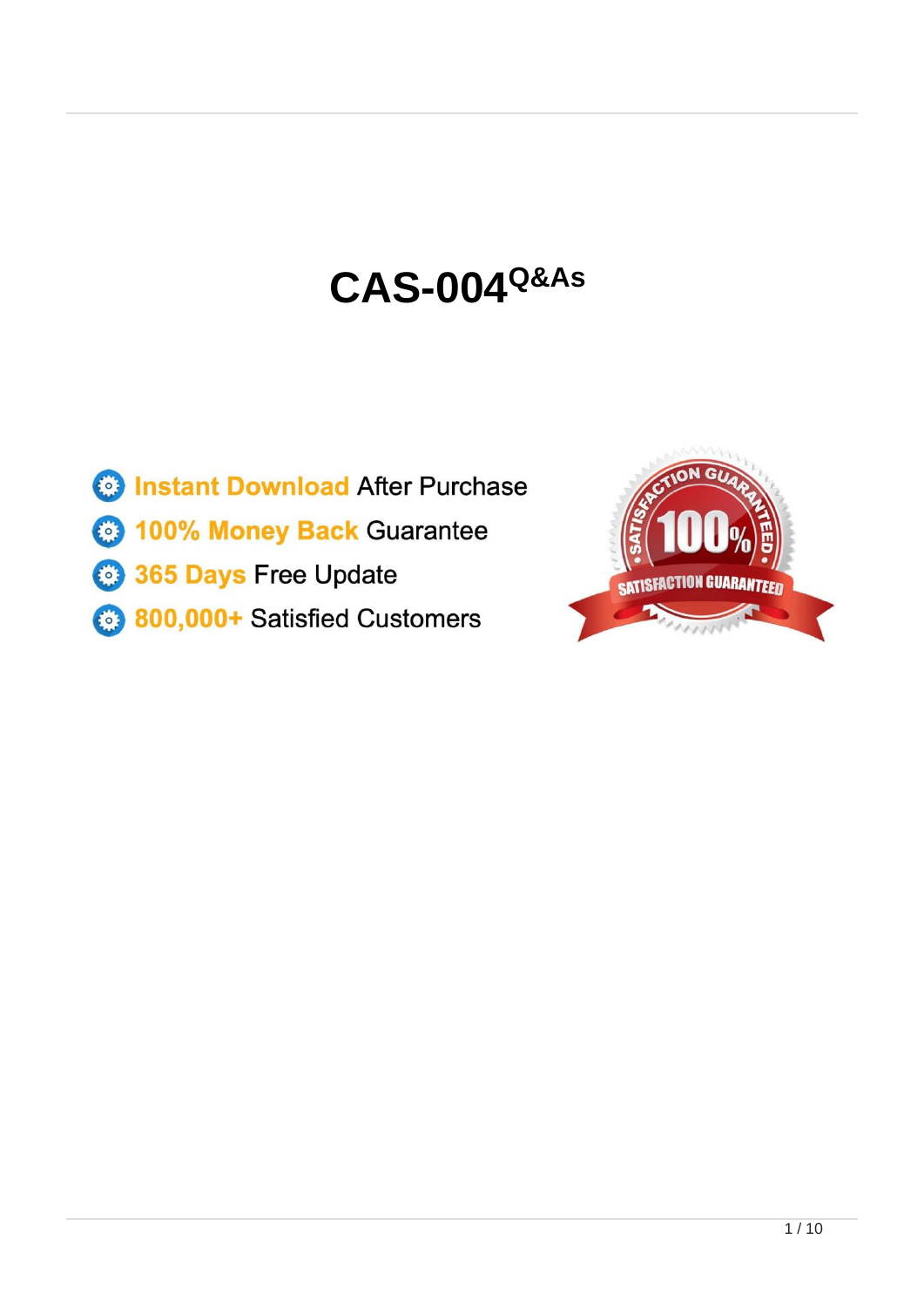# **QUESTION 1**

An enterprise is deploying APIs that utilize a private key and a public key to ensure the connection string is protected. To connect to the API, customers must use the private key. Which of the following would BEST secure the REST API connection to the database while preventing the use of a hard-coded string in the request string?

A. Implement a VPN for all APIs.

B. Sign the key with DSA.

- C. Deploy MFA for the service accounts.
- D. Utilize HMAC for the keys.

Correct Answer: D

Reference: https://eclipsesource.com/blogs/2016/07/06/keyed-hash-message-authentication-code-in-rest-apis/

#### **QUESTION 2**

During a system penetration test, a security engineer successfully gained access to a shell on a Linux host as a standard user and wants to elevate the privilege levels. Which of the following is a valid Linux post-exploitation method to use to accomplish this goal?

- A. Spawn a shell using sudo and an escape string such as sudo vim -c '!sh'.
- B. Perform ASIC password cracking on the host.
- C. Read the /etc/passwd file to extract the usernames.
- D. Initiate unquoted service path exploits.
- E. Use the UNION operator to extract the database schema.

Correct Answer: C

Reference: https://docs.rapid7.com/insightvm/elevating-permissions/

## **QUESTION 3**

A penetration tester is on an active engagement and has access to a remote system. The penetration tester wants to bypass the DLP, which is blocking emails that are encrypted or contain sensitive company information. Which of the following cryptographic techniques should the penetration tester use?

- A. GNU Privacy Guard
- B. UUencoding
- C. DNSCrypt
- D. Steganography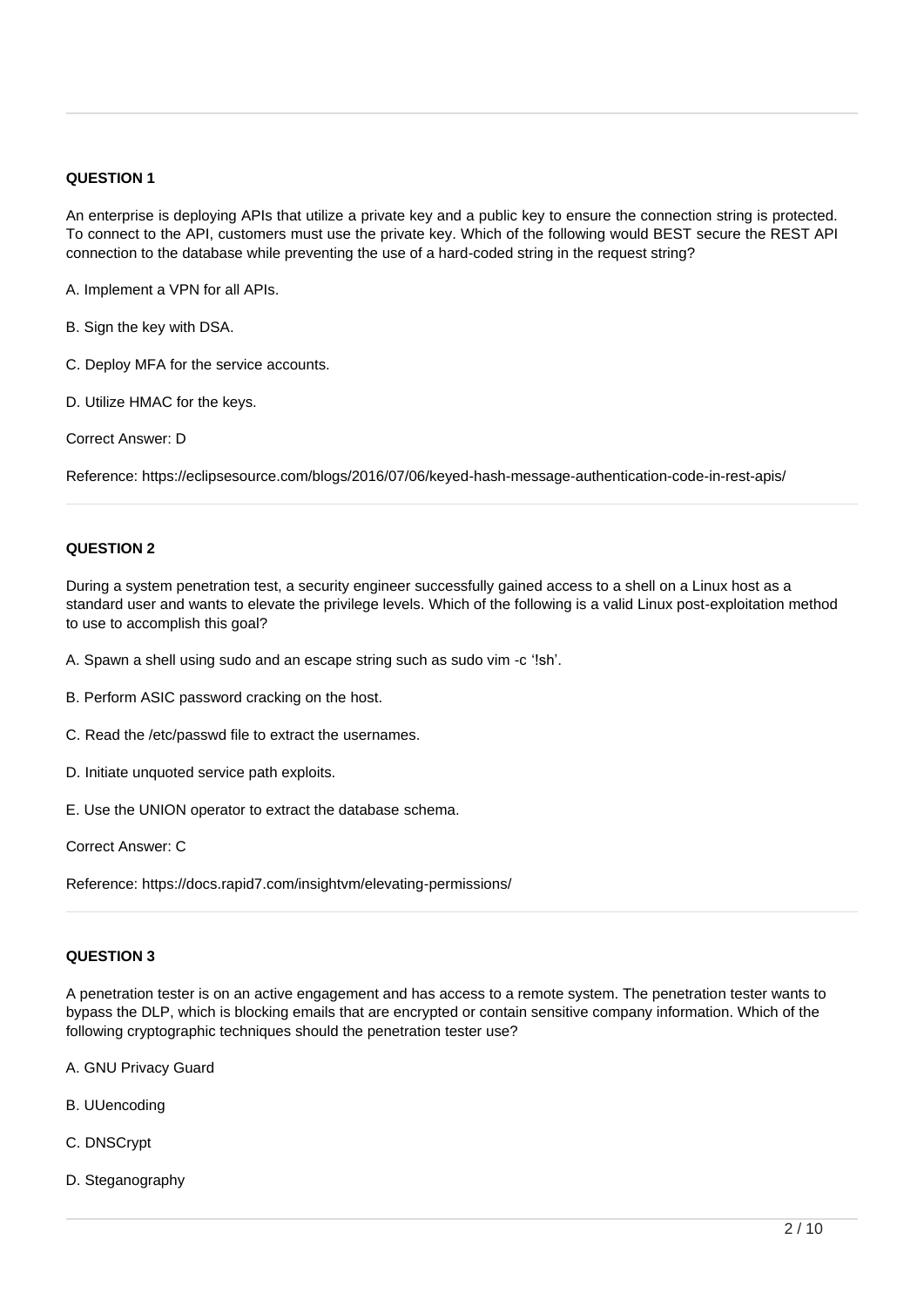## Correct Answer: D

# **QUESTION 4**

A security compliance requirement states that specific environments that handle sensitive data must be protected by need-to-know restrictions and can only connect to authorized endpoints. The requirement also states that a DLP solution within the environment must be used to control the data from leaving the environment.

Which of the following should be implemented for privileged users so they can support the environment from their workstations while remaining compliant?

A. NAC to control authorized endpoints

B. FIM on the servers storing the data

C. A jump box in the screened subnet

D. A general VPN solution to the primary network

Correct Answer: D

## **QUESTION 5**

An IT administrator is reviewing all the servers in an organization and notices that a server is missing crucial practice against a recent exploit that could gain root access. Which of the following describes the administrator\\'s discovery?

A. A vulnerability

B. A threat

C. A breach

D. A risk

Correct Answer: A

Reference: [https://www.beyondtrust.com/blog/entry/privilege-escalation-attack-defense-explained](http://www.beyondtrust.com/blog/entry/privilege-escalation-attack-defense-explained)

#### **QUESTION 6**

A security engineer is hardening a company\\'s multihomed SFTP server. When scanning a public-facing network interface, the engineer finds the following ports are open:

1.

22

2.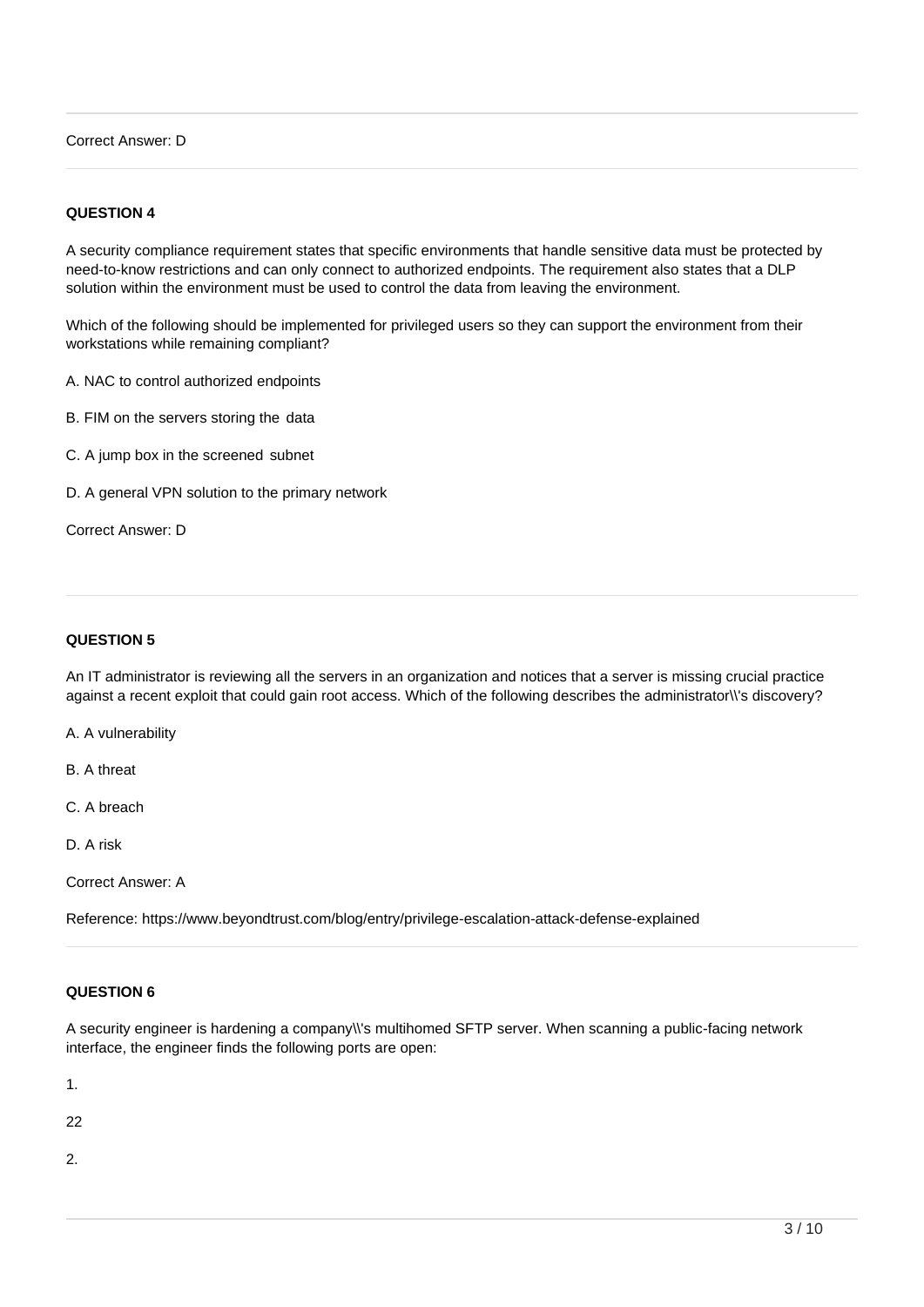| 25               |  |  |  |
|------------------|--|--|--|
| $\overline{3}$ . |  |  |  |
| 110              |  |  |  |
| $\overline{4}$ . |  |  |  |
| $137$            |  |  |  |
| $\overline{5}$ . |  |  |  |
| 138              |  |  |  |
| 6.               |  |  |  |
| 139              |  |  |  |
| $\overline{7}$ . |  |  |  |
|                  |  |  |  |

445

Internal Windows clients are used to transferring files to the server to stage them for customer download as part of the company\\'s distribution process.

Which of the following would be the BEST solution to harden the system?

A. Close ports 110, 138, and 139. Bind ports 22, 25, and 137 to only the internal interface.

B. Close ports 25 and 110. Bind ports 137, 138, 139, and 445 to only the internal interface.

C. Close ports 22 and 139. Bind ports 137, 138, and 445 to only the internal interface.

D. Close ports 22, 137, and 138. Bind ports 110 and 445 to only the internal interface.

Correct Answer: A

#### **QUESTION 7**

A small company is implementing a new technology that promises greater performance but does not abide by accepted RFCs.

Which of the following should the company do to ensure the risks associated with implementing the standard-violating technology are addressed?

- A. Document the technology\\'s differences in a system security plan.
- B. Require the vendor to provide justification for the product\\'s deviation.
- C. Increase the frequency of vulnerability scanning of all systems using the technology.
- D. Block the use of non-standard ports or protocols to and from the system.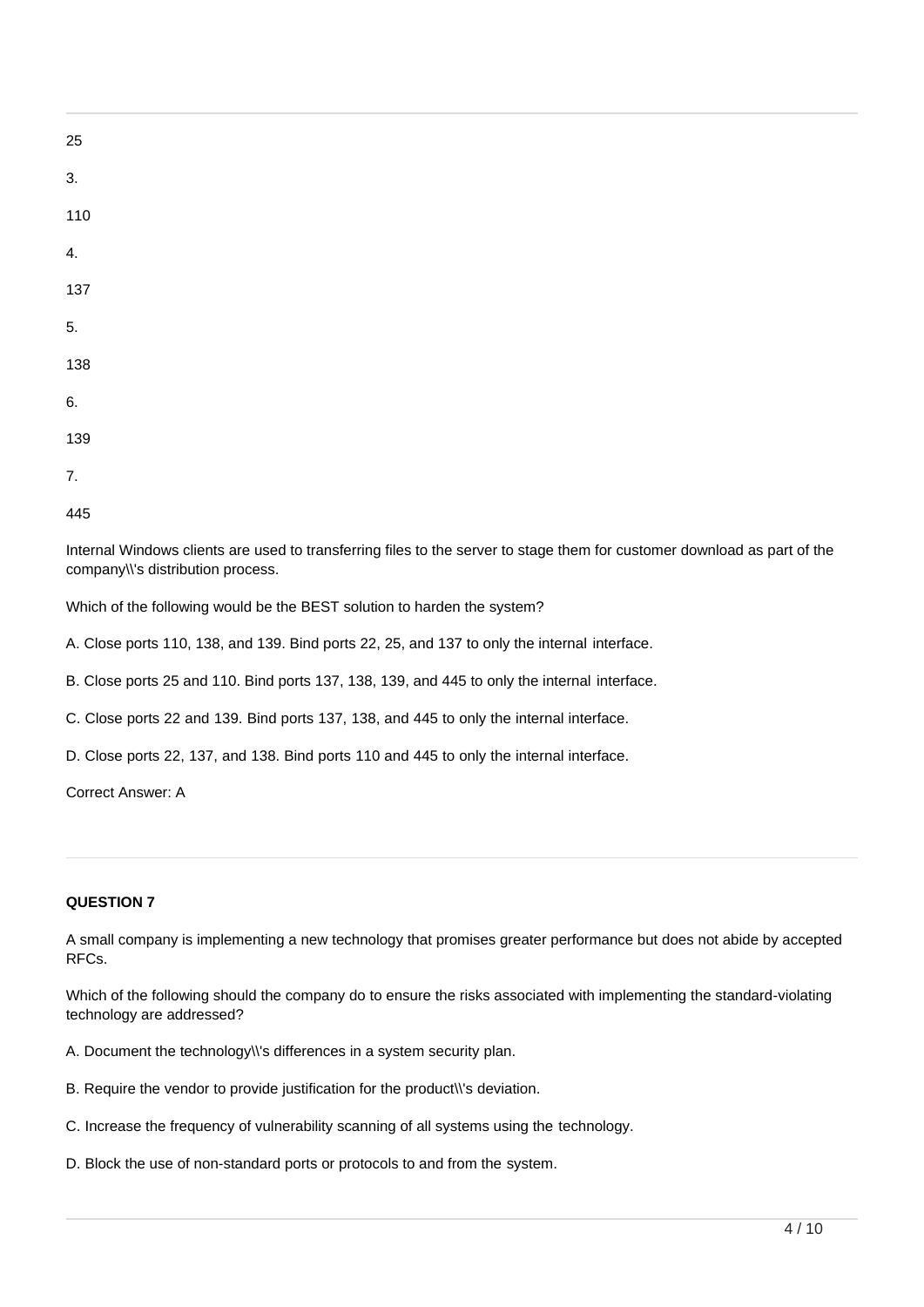# Correct Answer: A

Reference: [https://www.sciencedirect.com/toDics/computer-science/svstem-securitv-plan](http://www.sciencedirect.com/toDics/computer-science/svstem-securitv-plan)

# **QUESTION 8**

A corporation with a BYOD policy is very concerned about issues that may arise from data ownership. The corporation is investigating a new MDM solution and has gathered the following requirements as part of the requirements-gathering phase.

1.

Each device must be issued a secure token of trust from the corporate PKI.

2.

All corporate application and local data must be able to deleted from a central console.

3.

Cloud storage and backup applications must be restricted from the device.

4.

Devices must be on the latest OS version within three weeks of an OS release.

Which of the following should be feature in the new MDM solution to meet these requirement? (Select TWO.)

A. Application-based containerization

B. Enforced full-device encryption

C. Mandatory acceptance of SCEP system

- D. Side-loaded application prevention
- E. Biometric requirement to unlock device
- F. Over-the-air restriction

Correct Answer: A

# **QUESTION 9**

A company is looking for a solution to hide data stored in databases. The solution must meet the following requirements:

1.

Be efficient at protecting the production environment

2.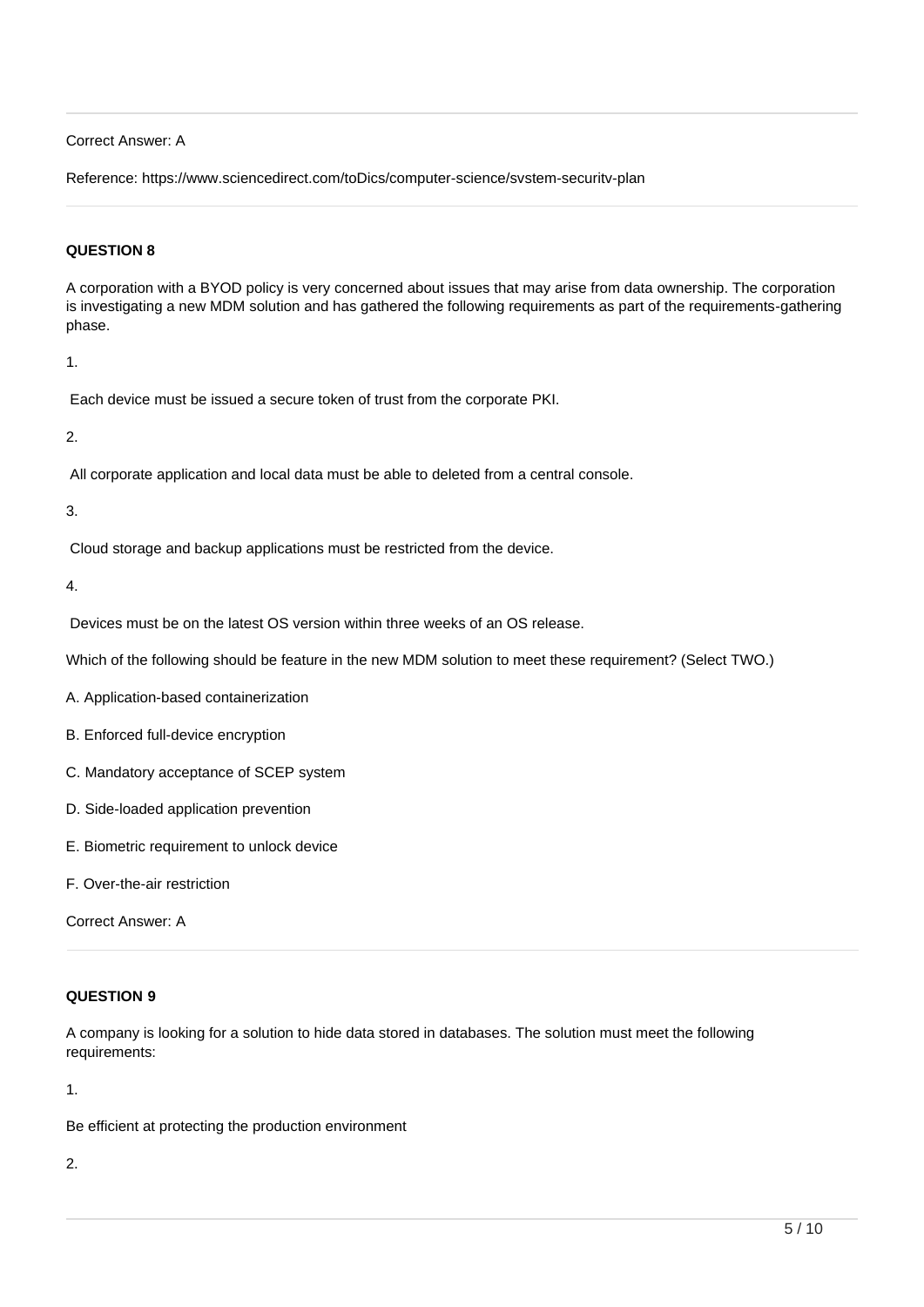Not require any change to the application

3.

Act at the presentation layer

Which of the following techniques should be used?

- A. Masking
- B. Tokenization
- C. Algorithmic
- D. Random substitution

Correct Answer: A

# **QUESTION 11**

Technicians have determined that the current server hardware is outdated, so they have decided to throw it out. Prior to disposal, which of the following is the BEST method to use to ensure no data remnants can be recovered?

- A. Drive wiping
- B. Degaussing
- C. Purging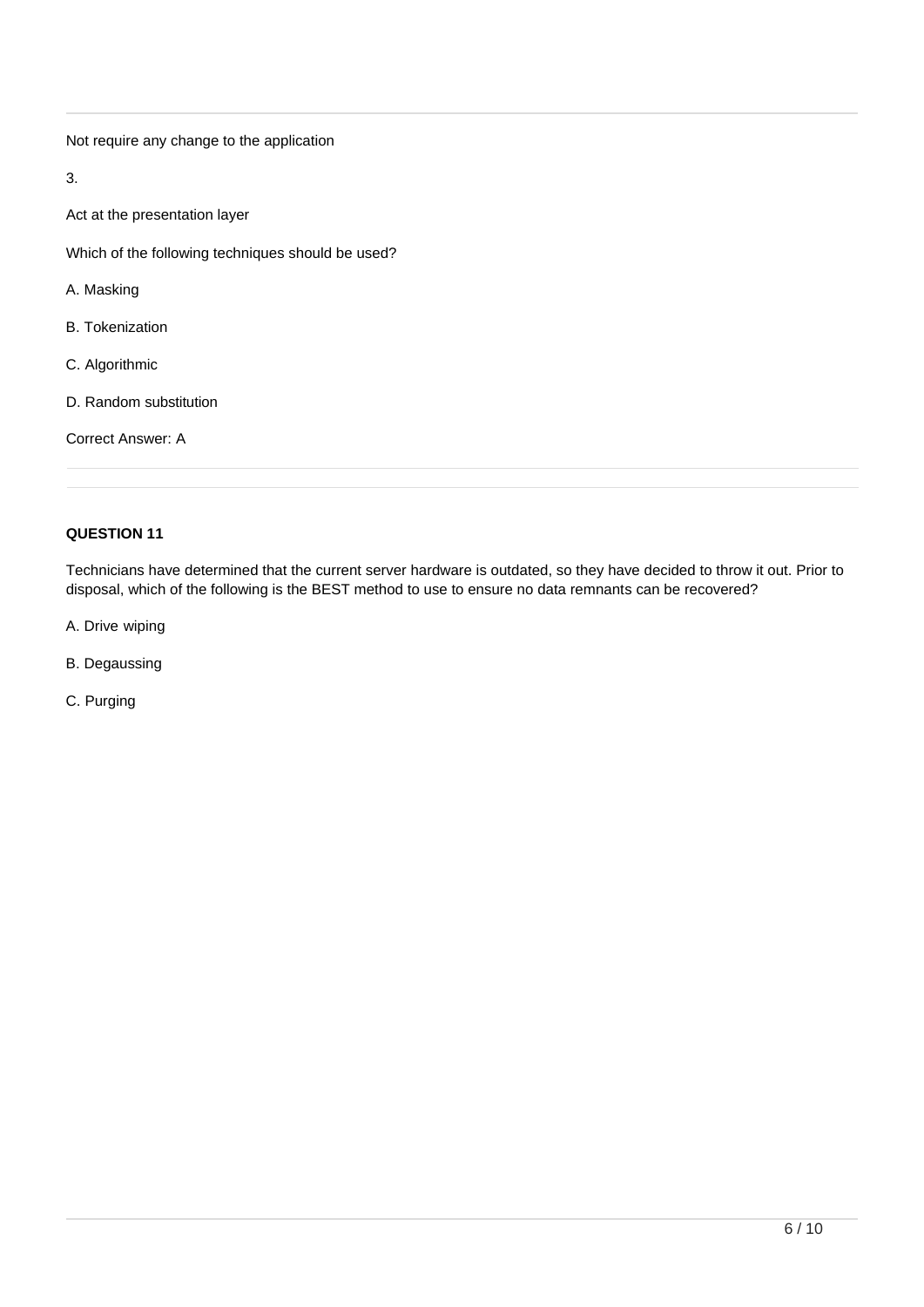D. Physical destruction

Correct Answer: B

Reference: https://securis.com/data-destruction/degaussing-as-a-service/

## **QUESTION 12**

A security analyst is performing a vulnerability assessment on behalf of a client. The analyst must define what constitutes a risk to the organization. Which of the following should be the analyst\\'s FIRST action?

A. Create a full inventory of information and data assets.

B. Ascertain the impact of an attack on the availability of crucial resources.

C. Determine which security compliance standards should be followed.

D. Perform a full system penetration test to determine the vulnerabilities.

Correct Answer: C

# **QUESTION 14**

Which of the following are risks associated with vendor lock-in? (Choose two.)

- A. The client can seamlessly move data.
- B. The vendor can change product offerings.
- C. The client receives a sufficient level of service.
- D. The client experiences decreased quality of service.
- E. The client can leverage a multicloud approach.
- F. The client experiences increased interoperability.

Correct Answer: BD

# **QUESTION 15**

A security manager wants to standardize security settings, firmware, and software across a heterogeneous environment. Which of the following can be used in combination to meet these goals? (Choose three).

A. Attestation services

B. TPM